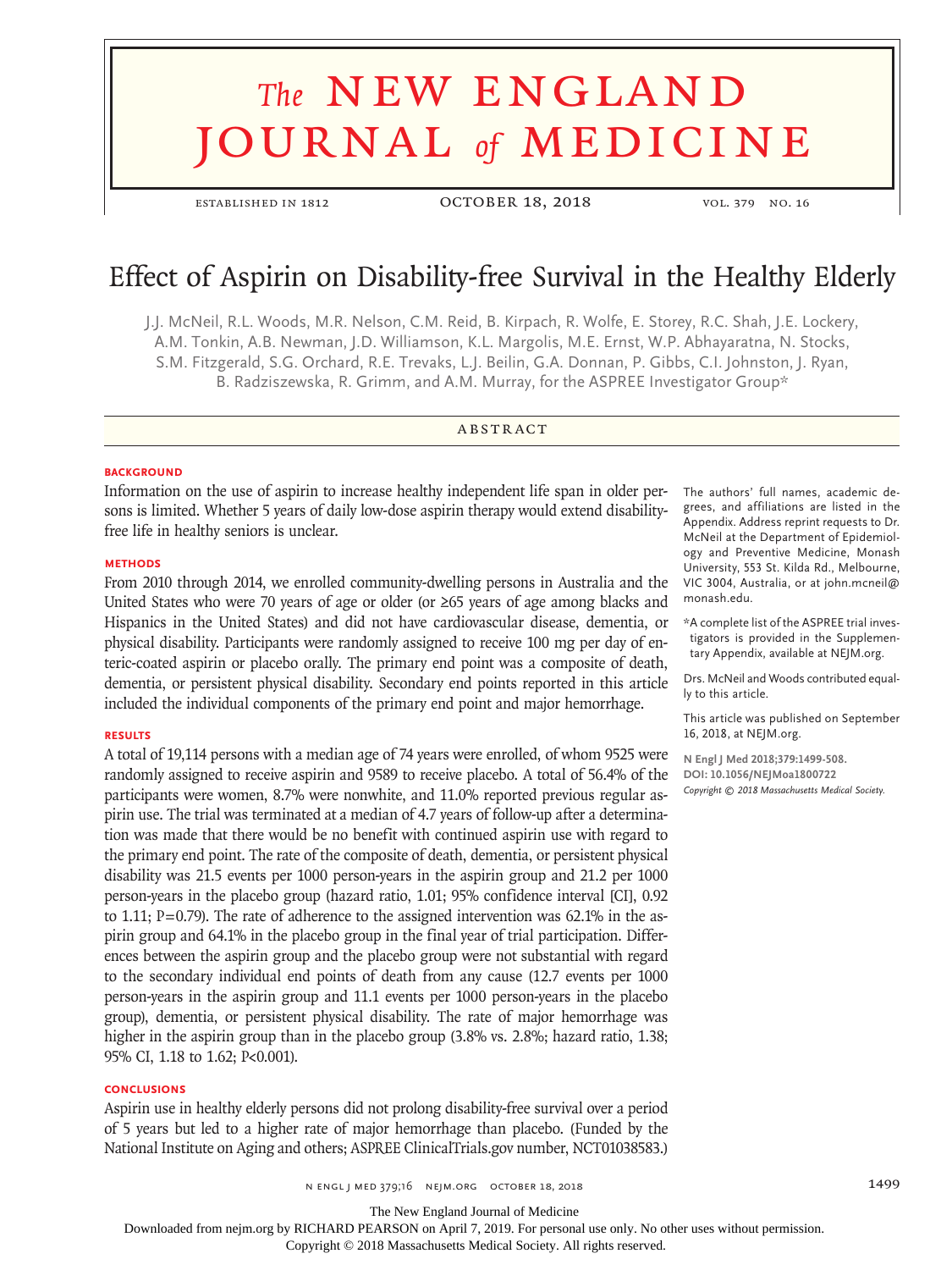EVERAL LARGE, RANDOMIZED TRIALS<br>have shown the efficacy of aspirin for the<br>secondary prevention of cardiovascular dis-<br>ease among persons with a history of coronary everal large, randomized trials have shown the efficacy of aspirin for the secondary prevention of cardiovascular disheart disease or stroke.<sup>1-3</sup> The evidence supporting a benefit of aspirin therapy in the primary prevention of cardiovascular or other chronic disease is less conclusive despite favorable trends suggesting that aspirin use reduces the incidence of cardiovascular events and possibly reduces the incidence of cancer and cancer-related mortality, particularly from colorectal cancer.<sup>4-8</sup> Among elderly persons (more so than among younger persons), a higher risk of cardiovascular disease may increase the benefit of aspirin, but this benefit may be accompanied by an increased risk of bleeding.7,9,10 Despite the widespread use of lowdose aspirin in elderly persons who do not have a medical indication for aspirin, there is limited evidence that the beneficial effects outweigh the risks in this age group.

We conducted the Aspirin in Reducing Events in the Elderly (ASPREE) trial, which was a randomized, placebo-controlled trial to investigate whether the daily use of aspirin, at a dose of 100 mg, in healthy, community-dwelling older adults would prolong healthy life span, free from dementia and persistent physical disability. We measured the primary end-point events of death, dementia, and persistent physical disability, from which we derived the composite primary end point of disability-free survival, which was used to reflect a healthy life span. This end point was chosen to allow an integrated assessment of the overall risk–benefit ratio associated with the use of aspirin in this population.

#### Methods

### **Trial Design**

We conducted this randomized, double-blind, placebo-controlled trial at 34 sites in the United States and at 16 sites in Australia. The trial evaluated the effect of 100 mg of enteric-coated aspirin daily, as compared with matching placebo. Details of the trial design and rationale have been published previously.11,12 Bayer Pharma (Germany) provided the trial drug (aspirin) and placebo but had no other role in the trial. The Department of Epidemiology and Preventive Medicine at Monash University in Australia coordinated the data collection and was responsible for statistical analyses. Coordination of the trial and monitoring of sites was conducted by this department in Australia and by the Berman Center for Outcomes and Clinical Research in the United States.

The trial was conducted according to the criteria of the International Conference on Harmonisation for the conduct of clinical trials. The institutional review board at each participating institution approved the trial, and all the participants provided written informed consent. The authors designed the trial and gathered and analyzed the data. The first and second authors wrote the first draft of the manuscript. All the authors vouch for the validity of the trial results, the adherence of the trial to the protocol (available with the full text of this article at NEJM.org), and the completeness and accuracy of the reporting of adverse events. There was no commercial support for this trial.

#### **Trial Population**

Trial participants were community-dwelling men and women from Australia and the United States who were 70 years of age or older (or ≥65 years of age among blacks and Hispanics in the United States). Details of the recruitment methods have been published previously.11 In Australia, general practitioners and trial personnel identified potentially eligible patients, who were then sent a letter of invitation to participate. In the United States, potential participants were identified by means of clinic-based mailing lists and screening of electronic medical records or by responses to media advertisements and were subsequently invited to participate by letter.

The eligibility criteria are listed in Table S1 in the Supplementary Appendix (available at NEJM .org) and have been reported previously.11,13 Persons 70 years of age or older (or ≥65 years of age among blacks and Hispanics in the United States) were required to be free from any chronic illness that would be likely to limit survival to less than 5 years and to be free from documented cardiovascular or cerebrovascular disease. The rationale for the younger age selection of blacks and Hispanics was based on their higher risk of cardiovascular disease or dementia.<sup>11,14,15</sup>

Key exclusion criteria were a clinical diagnosis of dementia, a known high risk of bleeding, or a contraindication to aspirin (see the Supplementary Appendix). Potential participants were also excluded if they had a score of less than 78 on the Modified Mini–Mental State Examination (on a scale from 0 to 100, with higher scores

The New England Journal of Medicine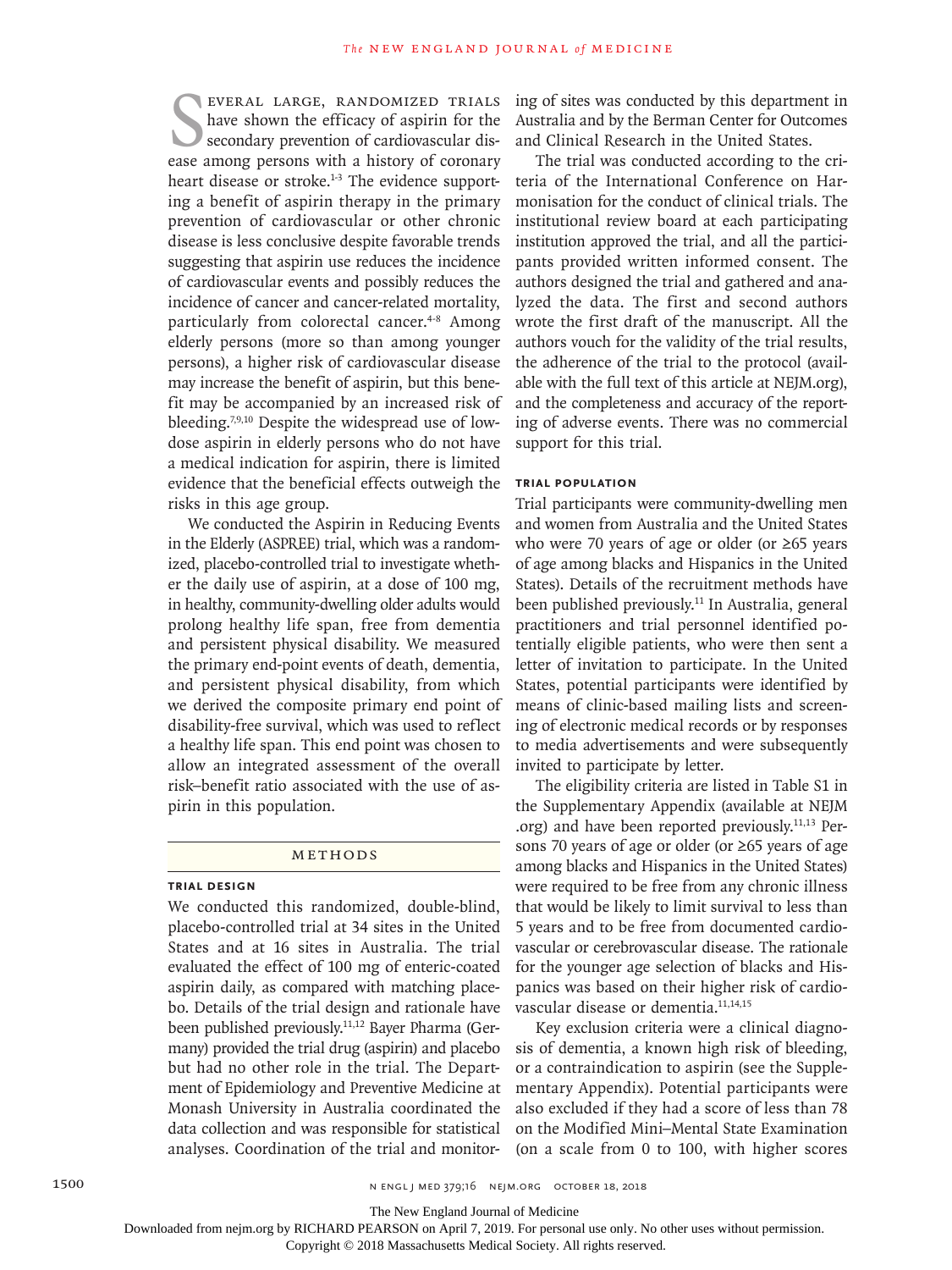indicating better function $16$  or had substantial physical disability, defined as a score of 4 or 5 for any one of the six basic activities of daily living (bathing, dressing, toileting, transferring, walking, and feeding) on the Katz Index of Independence in Activities of Daily Living (scores for each activity range from 1 [no difficulty] to 5 [unable to do]; a score of 4 indicates severe difficulty in performing the activity).17

# **Trial Procedures**

Participants who met the eligibility criteria at a screening visit were enrolled in a 4-week placebo run-in phase. Participants who had a rate of adherence to pill ingestion, as measured by pill count, of 80% or greater during the run-in phase were then randomly assigned, in a 1:1 ratio, to receive a 100-mg tablet of enteric-coated aspirin or matching placebo daily, according to a blockrandomization procedure with stratification according to trial center (in the United States) or general practice clinic (in Australia) and age (65 to 79 years or ≥80 years).

Annual in-person visits were supplemented by telephone calls every 3 months to encourage retention in the trial and telephone calls every 6 months to collect additional information; details of the data-collection schedules are provided in Table S2 in the Supplementary Appendix and have been described previously.<sup>13</sup> Participants were considered to be lost to follow-up if, in the 12 months before June 12, 2017, trial staff had had no personal contact with them, either in person or by telephone, and if there was no record of attendance of the participant at the medical practice.

Event-adjudication committees whose members were unaware of the trial-group assignments reviewed all the primary and secondary end-point events and deaths according to established definitions (see the Supplementary Appendix). Reports on the accumulating data were reviewed at regular intervals by the trial sponsor (the National Institute on Aging) and by an independent data and safety monitoring board, whose members had been appointed by the National Institute on Aging. An international data-management committee reviewed site-monitoring reports, which included information about adherence to the protocol and data quality. The trial participants, study staff, investigators, and general practitioner associate investigators were unaware of the trial-group assignments until the publication of this article.

Adherence to the trial intervention was assessed by means of annual tablet counts on returned bottles of aspirin or placebo. The correct identity of the tablets (i.e., determination of the contents) in the labeled bottles from each batch of aspirin or placebo was confirmed by laboratory analysis (see the Supplementary Appendix). After a nonfatal end-point event, participants remained in the trial while taking their assigned trial intervention (aspirin or placebo), if they were willing.

#### **Trial End Points**

The primary end point was disability-free survival, which was defined as survival free from dementia or persistent physical disability. The primary composite end point was derived from the first occurrences of the end-point events of death, dementia, and persistent physical disability. The diagnosis of dementia was adjudicated according to the criteria of the *Diagnostic and*  Statistical Manual of Mental Disorders, fourth edition,<sup>18</sup> and persistent physical disability was considered to have occurred when a participant reported having an inability to perform or severe difficulty in performing at least one of the six basic activities of daily living that had persisted for at least 6 months.<sup>17</sup> Details regarding the health measures and definitions used in this trial are listed in Table S2 in the Supplementary Appendix.

The ASPREE trial program had eight prespecified secondary end points, including the three individual components of the primary end point — death from any cause, dementia, and persistent physical disability — as reported in this article. Other secondary end points included fatal and nonfatal cardiovascular disease (including stroke), fatal and nonfatal cancer, mild cognitive impairment, depression, and major hemorrhage (including clinically significant bleeding and hemorrhagic stroke). Further analyses of the secondary end points of death, cardiovascular disease (including stroke), and major hemorrhage are now reported in two accompanying articles in the *Journal*. 19,20

# **Statistical Analysis**

Details of the statistical analysis procedures and sample-size calculation are provided in the Supplementary Appendix. In brief, we estimated the probability of remaining event-free using the Kaplan–Meier method, and its complement, cumulative incidence, was used for plots. In intention-to-

n engl j med 379;16 nejm.org October 18, 2018 1501

The New England Journal of Medicine

Downloaded from nejm.org by RICHARD PEARSON on April 7, 2019. For personal use only. No other uses without permission.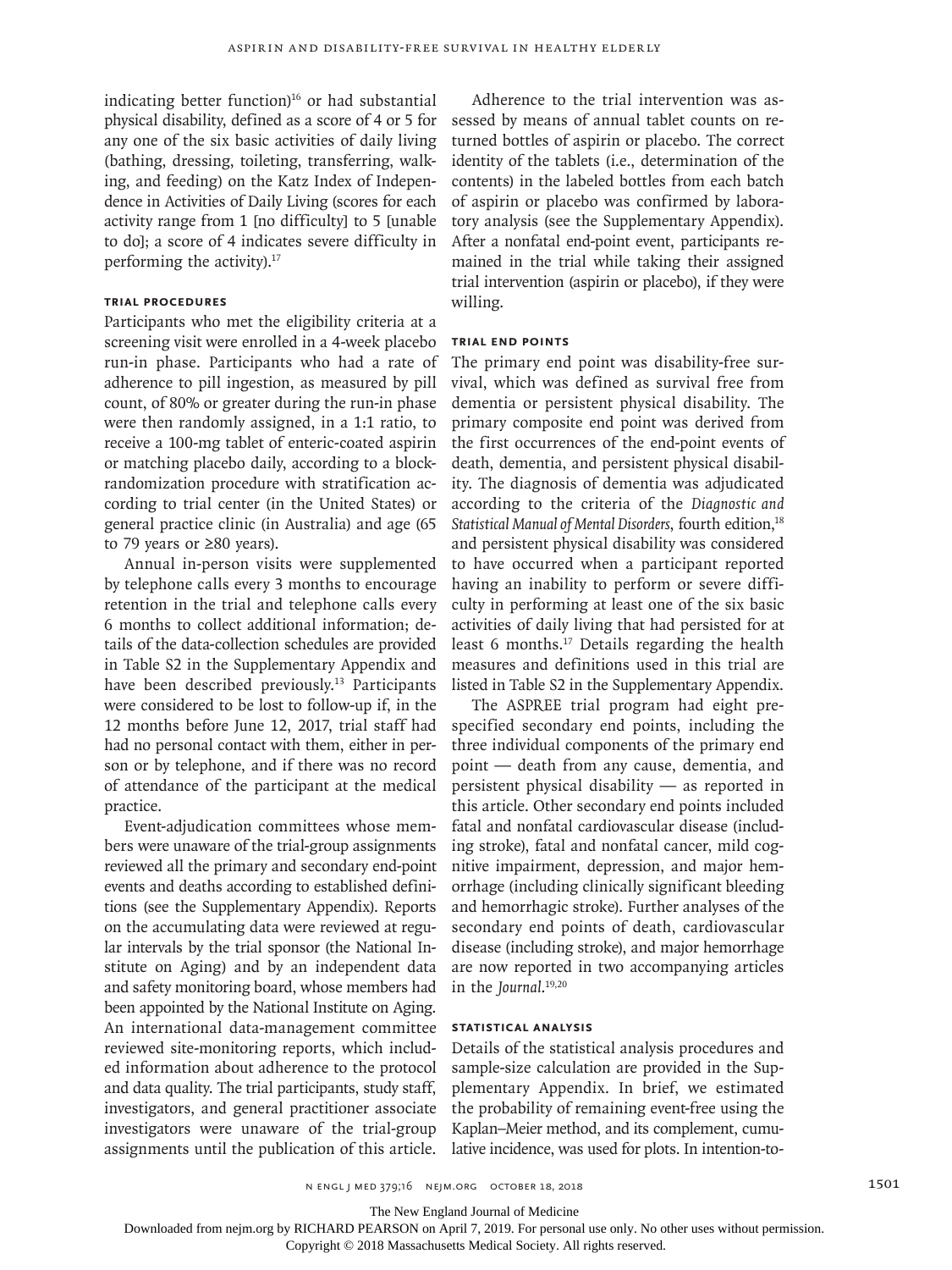treat analyses, Cox proportional-hazards models were used to compare the aspirin group with the placebo group with regard to time-to-event end points and to evaluate effects in subgroups with the use of interaction terms.

Subgroups that were specified in the statistical analysis plan included sex, age (younger than the median age vs. the median age or older), country of residence (Australia vs. the United States), race or ethnic group (white in Australia, white in the United States, black, Hispanic, or other), body-mass index (the weight in kilograms divided by the square of the height in meters; <20.0 [underweight], 20.0 to 24.9 [normal weight], 25.0 to 29.9 [overweight], or  $\geq$ 30.0 [obese]), previous regular use of aspirin (yes vs. no), frailty category (not frail, prefrail, or frail), personal history of cancer (yes vs. no), smoking (never smoked, former smoker, or current smoker), and the presence of diabetes, hypertension, and dyslipidemia at baseline (yes vs. no, for each condition).11,21 The frailty category was determined on the basis of the adapted Fried frailty criteria, $21$ which include body weight, strength, exhaustion, walking speed, and physical activity (see the Supplementary Appendix); the category of prefrail included participants who met one or two criteria, and the category of frail included those who met three or more criteria.

There was no plan for the imputation of missing data. Data censoring occurred at the latest time point that an end point could have been reached and was assumed to be for reasons that would not alter the prospect of the participant having an end point, as compared with participants who continued to be followed. There was no plan for adjustment for multiple comparisons of secondary end points, and only point estimates with confidence intervals that were unadjusted for multiple comparisons are reported, without P values, except for the safety end point of major hemorrhage. For safety analyses, a significance level of 0.05 was applied. An interim analysis was planned for when 1893 primary end-point events had occurred, according to a Haybittle– Peto stopping rule.

**RESULTS** 

#### **Participants**

Recruitment began in March 2010 and ended in December 2014, at which time 19,114 participants had undergone randomization (9525 participants to the aspirin group and 9589 to the placebo group) (Fig. 1). The demographic and clinical characteristics of the participants at baseline were similar in the two groups (Table 1, and Table S3 in the Supplementary Appendix). The median age of the participants was 74 years, and 56.4% of the participants were women.<sup>13</sup> A total of 8.7% of the participants were nonwhite; of these, 54.1% were black, 29.3% Hispanic, 9.9% Asian, and  $6.7\%$  of another race or ethnic group.<sup>13</sup> A total of 11.0% of the participants (7.2% of the participants in Australia and 36.7% of those in the United States) reported that they had been regular daily users of aspirin before participation in the trial.

Starting in February 2015, hazard ratios with 95% confidence intervals and conditional power calculations for the primary end point, without P values, were presented every 6 months at closed sessions of the data and safety monitoring board. In March 2017, the prespecified number of events that were required for the interim analysis had not been reached, but data to that time showed similar rates of the primary end point in the two trial groups. This finding made it very unlikely that continuation of the trial until its scheduled end date of December 31, 2017, would reveal a significant treatment effect with aspirin for the primary end point. In June 2017, all the trial participants were notified of the decision by the National Institute on Aging to stop the trial, and they were instructed to cease taking the trial interventions (aspirin or placebo) and to return any remaining tablets. Participants who had been scheduled for trial visits in the remainder of 2017 were requested to complete a close-out questionnaire to ensure the ascertainment of clinical events that had occurred before June 12, 2017. Persistent physical disability (of 6 months' duration) and dementia end points before this date were confirmed by follow-up until December 2017, in accordance with the protocol.

The median duration of follow-up from randomization was 4.7 years (interquartile range, 3.6 to 5.7) in each group. More than 90% of the due trial visits were completed each year (Table S4 in the Supplementary Appendix). By the last 12 months of the trial, 82.0% of participants were still attending annual follow-up visits, 5.5% had died, 9.7% were being followed up by regular telephone contact or through access to clinical and other records, 1.2% had withdrawn, and

The New England Journal of Medicine

Downloaded from nejm.org by RICHARD PEARSON on April 7, 2019. For personal use only. No other uses without permission.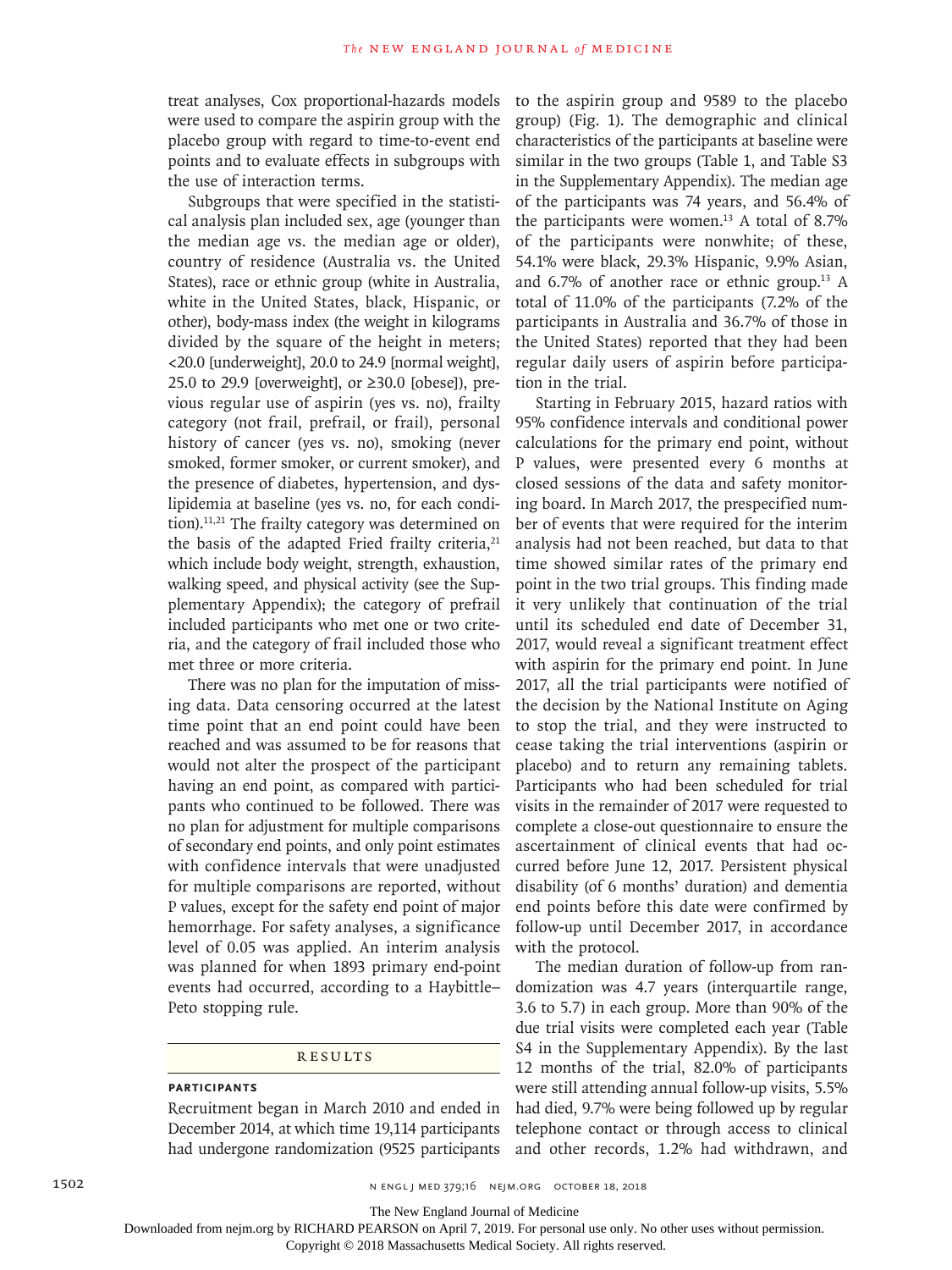1.6% were lost to follow-up (all the participants contributed data to the analyses until the time of withdrawal or loss to follow-up) (Table S5 in the Supplementary Appendix). Vital status of all the participants was assessed after trial closure by means of a search of national death records. In the final 12 months of the trial, 62.1% of the participants in the aspirin group and 64.1% of those in the placebo group reported that they were still taking their assigned intervention (Table S6 in the Supplementary Appendix). Details regarding adherence to the assigned regimen and the use of open-label aspirin are provided in Table S7 in the Supplementary Appendix.

#### **Primary End Point**

The primary end point of death, dementia, or physical disability occurred in 921 participants in the aspirin group (21.5 events per 1000 personyears) and in 914 in the placebo group (21.2 events per 1000 person-years). The between-group difference was not significant (hazard ratio, 1.01; 95% confidence interval [CI], 0.92 to 1.11;  $P=0.79$ ) (Table 2 and Fig. 2).

No significant interactions of subgroups with intervention effects were observed, except for frailty (Figs. S1 and S2 in the Supplementary Appendix). Among participants who had a primary end-point event, death was the most common first event (in 911 participants [50% of the events] at a mean age of 77.5 years), dementia was the next most common (in 549 participants [30% of the events] at a mean age of 77.7 years), and persistent physical disability was the least common (in 375 participants [20% of the events] at a mean age of 77.6 years) (Table 2).

#### **Secondary End Points**

The secondary end point of death from any cause, denoting death as the first, second, or third event to occur in the primary end point, occurred in 558 participants in the aspirin group (12.7 events per 1000 person-years) and in 494 participants in the placebo group (11.1 events per 1000 personyears) (hazard ratio, 1.14; unadjusted 95% CI, 1.01 to 1.29). Because there was no adjustment for multiple comparisons of secondary end points, no inferences can be made regarding differences in mortality between the two groups. The rate of the secondary end point of all dementia was 6.7 events per 1000 person-years in the aspirin group and 6.9 events per 1000 person-years in the placebo group (hazard ratio, 0.98; 95% CI, 0.83 to



#### **Figure 1. Randomization, Intervention, and Follow-up.**

The most common reasons for exclusion from the trial were a history of cardiovascular disease, an adherence rate of less than 80% during the 4-week placebo run-in period, a Modified Mini–Mental State Examination score of less than 78 (on a scale from 0 to 100, with higher scores indicating better function), a score of 4 or 5 for any one of the six basic activities of daily living (bathing, dressing, toileting, transferring, walking, and feeding) on the Katz Index of Independence in Activities of Daily Living (scores for each activity range from 1 [no difficulty] to 5 [unable to do]; a score of 4 indicates severe difficulty in performing the activity), a low hemoglobin level, high blood pressure, or the opinion of the general practitioner or primary care physician. Participants could have more than one reason for ineligibility. For participants who withdrew from the trial, all the information up to the point of withdrawal was included in the analyses. Vital status was obtained in all the participants who were lost to follow-up or withdrew consent.

1.15) (Table 2 and Fig. 3). The rate of persistent physical disability was 4.9 events per 1000 person-years in the aspirin group and 5.8 events per 1000 person-years in the placebo group (hazard ratio, 0.85; 95% CI, 0.70 to 1.03) (Table 2 and Fig. 3).

The rates of major hemorrhagic events are shown in Table 2. Major hemorrhage occurred in 3.8% of the participants in the aspirin group, as compared with 2.8% of those in the placebo group (hazard ratio, 1.38; 95% CI, 1.18 to 1.62;

n engl j med 379;16 nejm.org October 18, 2018 1503

The New England Journal of Medicine

Downloaded from nejm.org by RICHARD PEARSON on April 7, 2019. For personal use only. No other uses without permission.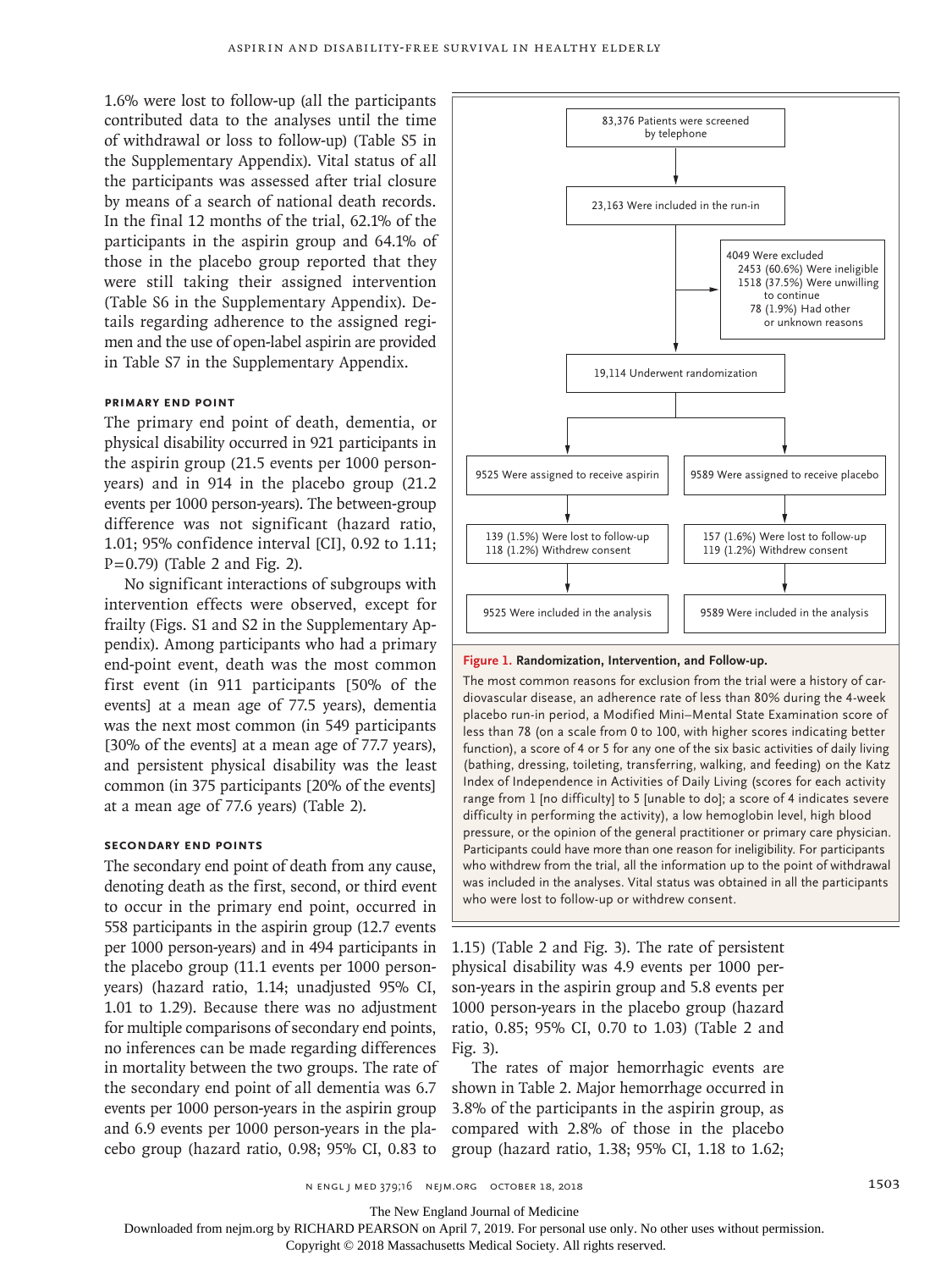| Table 1. Demographic Characteristics and Illness History of the Participants at Randomization, According to Prespecified<br>Subgroups and Trial Group.* |                         |                         |  |  |  |  |
|---------------------------------------------------------------------------------------------------------------------------------------------------------|-------------------------|-------------------------|--|--|--|--|
| Characteristic                                                                                                                                          | Aspirin<br>$(N = 9525)$ | Placebo<br>$(N = 9589)$ |  |  |  |  |
| Age - no. (%) $\dagger$                                                                                                                                 |                         |                         |  |  |  |  |
| $65 - 73$ yr                                                                                                                                            | 4719 (49.5)             | 4823 (50.3)             |  |  |  |  |
| $\geq$ 74 yr                                                                                                                                            | 4806 (50.5)             | 4766 (49.7)             |  |  |  |  |
| Female sex - no. (%)                                                                                                                                    | 5373 (56.4)             | 5410 (56.4)             |  |  |  |  |
| Country - no. (%)                                                                                                                                       |                         |                         |  |  |  |  |
| Australia                                                                                                                                               | 8322 (87.4)             | 8381 (87.4)             |  |  |  |  |
| <b>United States</b>                                                                                                                                    | 1203(12.6)              | 1208 (12.6)             |  |  |  |  |
| Race or ethnic group - no. (%) :                                                                                                                        |                         |                         |  |  |  |  |
| White                                                                                                                                                   |                         |                         |  |  |  |  |
| Australia                                                                                                                                               | 8169 (85.8)             | 8193 (85.4)             |  |  |  |  |
| <b>United States</b>                                                                                                                                    | 539 (5.7)               | 549 (5.7)               |  |  |  |  |
| <b>Black</b>                                                                                                                                            | 451 (4.7)               | 450 (4.7)               |  |  |  |  |
| Hispanic                                                                                                                                                | 240 (2.5)               | 248(2.6)                |  |  |  |  |
| Other                                                                                                                                                   | 126(1.3)                | 149 (1.6)               |  |  |  |  |
| Body-mass index                                                                                                                                         | $28.1 \pm 4.8$          | $28.1 \pm 4.7$          |  |  |  |  |
| Current smoking - no. (%)                                                                                                                               | 352 (3.7)               | 383(4.0)                |  |  |  |  |
| Diabetes mellitus — no. $(\%)$                                                                                                                          | 1027(10.8)              | 1030 (10.7)             |  |  |  |  |
| Hypertension — no. $(\%)$                                                                                                                               | 7065 (74.2)             | 7148 (74.5)             |  |  |  |  |
| Dyslipidemia - no. (%)**                                                                                                                                | 6159 (64.7)             | 6308 (65.8)             |  |  |  |  |
| Personal history of cancer - no. (%)                                                                                                                    | 1827 (19.2)             | 1833 (19.1)             |  |  |  |  |
| Previous regular aspirin use - no. (%) ++                                                                                                               | 1053(11.1)              | 1041 (10.9)             |  |  |  |  |
| Frailty - no. (%) :::                                                                                                                                   |                         |                         |  |  |  |  |
| Not frail                                                                                                                                               | 5603 (58.8)             | 5643 (58.8)             |  |  |  |  |
| Prefrail                                                                                                                                                | 3707 (38.9)             | 3740 (39.0)             |  |  |  |  |
| Frail                                                                                                                                                   | 215(2.3)                | 206(2.1)                |  |  |  |  |

\* Plus–minus values are means ±SD. There were no significant (P>0.05) differences between the two trial groups; all differences were less than 0.25 SD (if means were compared), and odds ratios were between 0.67 and 1.50 (if proportions were compared).

† The subgroups for age were based on the median age of the participants overall (74 years).

Race and ethnic group were reported by the participants. Other race or ethnic group was defined as any category with less than 200 participants overall, which included Aboriginal or Torres Strait Islander (12 participants), Native American (6), multiple races or ethnic groups (64), Native Hawaiian or Pacific Islander (11), and those who indicated that they were not Hispanic but did not state another race or ethnic group (18).

The body-mass index is the weight in kilograms divided by the square of the height in meters.

¶ The presence of diabetes was based on participants' report of diabetes mellitus or a fasting glucose level of at least 126 mg per deciliter (≥7 mmol per liter) or receipt of treatment for diabetes.

‖ Hypertension was defined by the receipt of treatment for high blood pressure or a blood pressure of more than 140/90 mm Hg at trial entry.

\*\* Dyslipidemia was defined by the receipt of cholesterol-lowering medication or as a serum cholesterol level of at least 212 mg per deciliter (≥5.5 mmol per liter) in Australia and at least 240 mg per deciliter (≥6.2 mmol per liter) in the United States or as a low-density lipoprotein level of more than 160 mg per deciliter (>4.1 mmol per liter).<sup>13,21</sup>

†† Previous regular aspirin use was defined according to participant-reported regular use of aspirin immediately before the first baseline visit, with a 1-month washout period before randomization.

‡‡ Frailty was categorized on the basis of the adapted Fried frailty criteria, which included body weight, strength, exhaustion, walking speed, and physical activity (see the Supplementary Appendix).<sup>21</sup> The category of prefrail included participants who met one or two criteria, and the category of frail included those who met three or more criteria.

The New England Journal of Medicine

Downloaded from nejm.org by RICHARD PEARSON on April 7, 2019. For personal use only. No other uses without permission.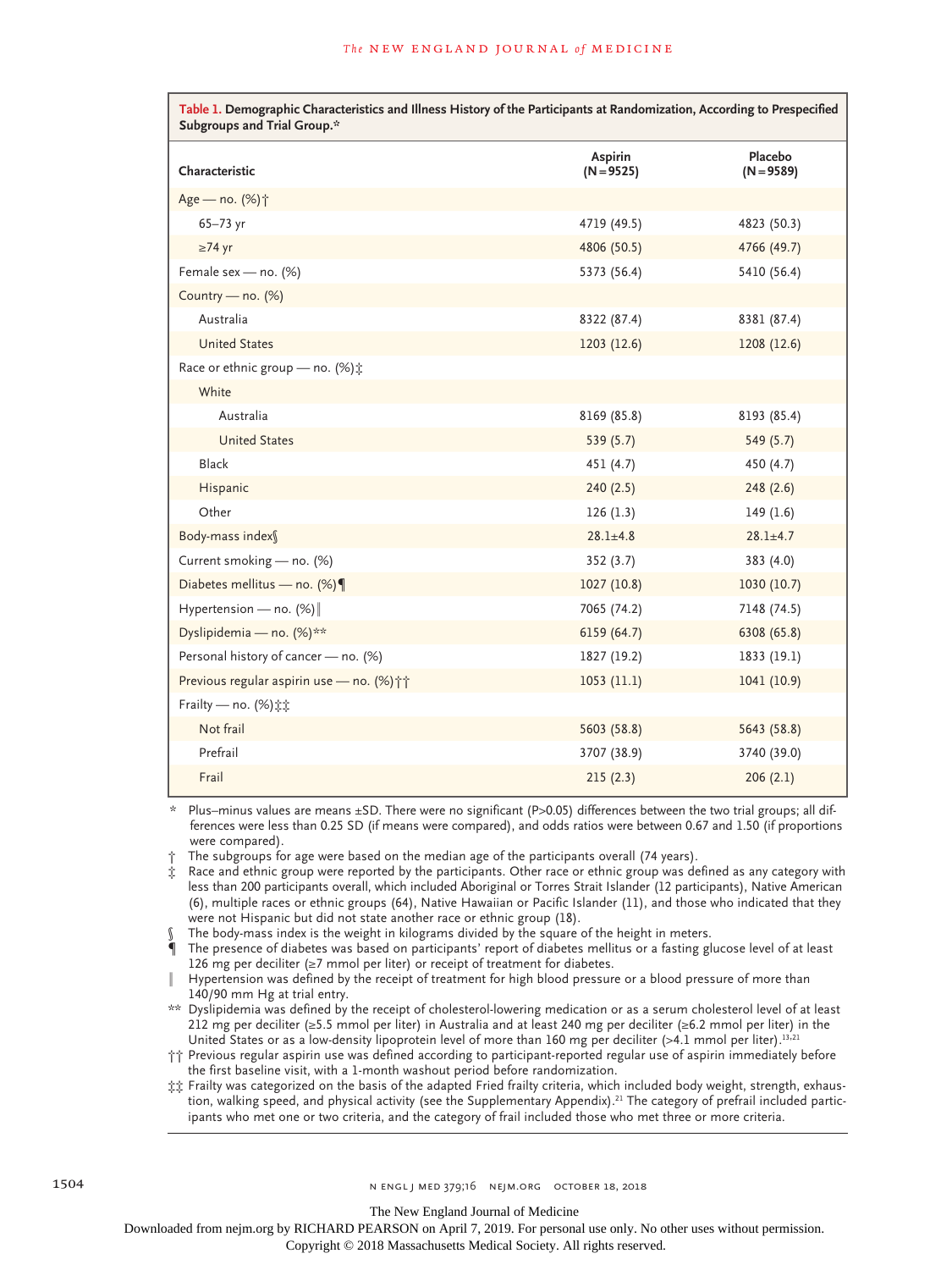**Table 2. Composite Primary End Point, Including the Components, and Secondary End Points of Death, Dementia, Persistent Physical Disability, and Major Hemorrhage.\***

| <b>End Point</b>                | Aspirin<br>$(N = 9525)$              |                            | Placebo<br>$(N = 9589)$              |                            | <b>Hazard Ratio</b><br>(95% CI) | P Value |
|---------------------------------|--------------------------------------|----------------------------|--------------------------------------|----------------------------|---------------------------------|---------|
|                                 | no. of<br>participants<br>with event | rate per<br>1000 person-yr | no. of<br>participants<br>with event | rate per<br>1000 person-yr |                                 |         |
| Primary end point;              | 921                                  | 21.5                       | 914                                  | 21.2                       | $1.01(0.92 - 1.11)$             | 0.79    |
| Death from any cause            | 480                                  | 11.2                       | 431                                  | 10.0                       |                                 |         |
| Dementia                        | 274                                  | 6.4                        | 275                                  | 6.4                        |                                 |         |
| Persistent physical disability  | 167                                  | 3.9                        | 208                                  | 4.8                        |                                 |         |
| Secondary end points:           |                                      |                            |                                      |                            |                                 |         |
| Death from any cause            | 558                                  | 12.7                       | 494                                  | 11.1                       | $1.14(1.01-1.29)$               |         |
| Dementia                        | 283                                  | 6.7                        | 292                                  | 6.9                        | $0.98(0.83 - 1.15)$             |         |
| Persistent physical disability  | 188                                  | 4.9                        | 224                                  | 5.8                        | $0.85(0.70 - 1.03)$             |         |
| Major hemorrhagic event         | 361                                  | 8.6                        | 265                                  | 6.2                        | $1.38(1.18-1.62)$               | < 0.001 |
| Clinically significant bleeding | 312                                  | 7.4                        | 225                                  | 5.3                        |                                 |         |
| Hemorrhagic stroke              | 49                                   | 1.2                        | 40                                   | 0.9                        |                                 |         |

\* The 95% confidence intervals and P values were not adjusted for multiple comparisons.

† The primary end point was the first occurrence of any one of the three components (death from any cause, dementia, or persistent physical disability).

‡ For the secondary end points, all the participants who had an event at any time during the trial are counted. Other secondary end points included fatal and nonfatal cardiovascular disease, fatal and nonfatal cancer, mild cognitive impairment, and depression. Further results regarding the secondary end points of death, cardiovascular disease (including stroke), and major hemorrhage are reported in two accompanying articles in the *Journal*. 19,20

P<0.001). Fatal or nonfatal hemorrhagic stroke (including subarachnoid hemorrhage) occurred in 49 participants (0.5%) in the aspirin group and in 40 (0.4%) in the placebo group.

# Discussion

In this trial involving community-dwelling older adults who were free from known cardiovascular disease, dementia, or major physical disability, the daily use of 100 mg of enteric-coated aspirin did not differ significantly from placebo in influencing the rates of disability-free survival at a median of 4.7 years. No significant difference was identified regarding the effect of aspirin between the participants in the United States and those in Australia or across a range of other subgroups (prespecified or not prespecified) (Figs. S1 and S2 in the Supplementary Appendix). White participants comprised 91% of the overall trial cohort. Owing to the small number of blacks and Hispanics (including participants who were younger than 70 years of age) and other nonwhites, the applicability of the main findings of the ASPREE trial to these subgroups is unclear.



**Figure 2. Cumulative Incidence of the Primary Composite End Point.**

Shown is the cumulative incidence of the primary composite end point (death from any cause, dementia, or persistent physical disability) according to trial group. First events that counted toward the primary end point during the trial included 911 deaths, 549 cases of dementia, and 375 cases of persistent physical disability. The graph stops at year 6 because only a small number of participants (44 in the aspirin group and 43 in the placebo

n engl j med 379;16 nejm.org October 18, 2018 1505 1505

The New England Journal of Medicine

Downloaded from nejm.org by RICHARD PEARSON on April 7, 2019. For personal use only. No other uses without permission.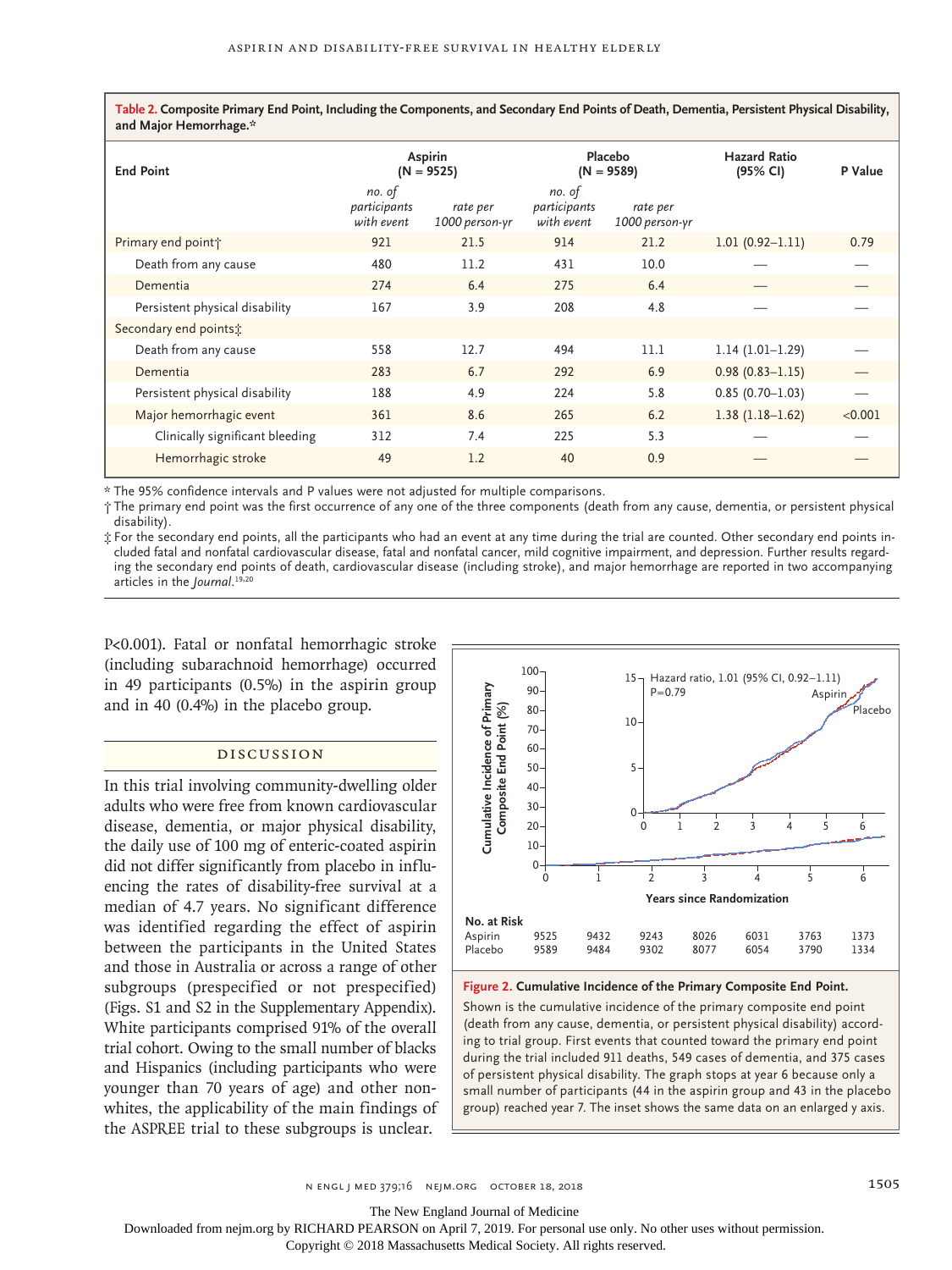

#### **Figure 3. Cumulative Incidence of Death, Dementia, and Persistent Physical Disability.**

Shown are the cumulative incidences of all events of death, dementia, and persistent physical disability that were observed during the trial. The 95% confidence intervals were not adjusted for multiple comparisons. Insets show the same data on an enlarged y axis.

Aspirin has become one of the most popular agents used for the primary prevention of cardiovascular disease, largely on the basis of results from studies of secondary prevention of myocardial infarction and ischemic stroke. Large trials investigating primary cardiovascular prevention,22-32 mainly involving participants younger than those in the ASPREE trial, have not shown a consistent effect of aspirin on cardiovascular outcomes. In many trials, the use of aspirin was accompanied by a higher bleeding risk, without any clear indication of overall benefit or harm.23,25-28

Most previous large trials of aspirin have focused on reducing the incidence of cardiovascular events as their primary end point. However, in this age group, the long-term use of a preventive drug may be justified by a prolongation of the time spent in a healthy independent state. An end point that reflects this outcome should integrate the beneficial effects and the serious adverse effects of a preventive agent such as aspirin. By reducing platelet aggregation and thrombotic obstruction, thereby lessening the risk of ischemia in the heart, brain, and other organs, aspirin may be expected to reduce the incidence of disability from various causes. An increased risk of bleeding due to aspirin might have an opposite effect because of intracerebral and gastrointestinal bleeding and their sequelae. In this trial, the primary end point of disability-free survival was considered to integrate the benefits and harms of aspirin and to reflect the fundamental purpose for prescribing a preventive agent in an otherwise healthy elderly population.

Among the events contributing to the composite primary end point, deaths contributed 50% of the total, dementia contributed 30%, and persistent physical disability 20%. When all the events (not just the first event to occur) were taken into account, the rates of dementia were similar in the two groups and there was no evidence of an effect of aspirin on the rate of per-

The New England Journal of Medicine

Downloaded from nejm.org by RICHARD PEARSON on April 7, 2019. For personal use only. No other uses without permission.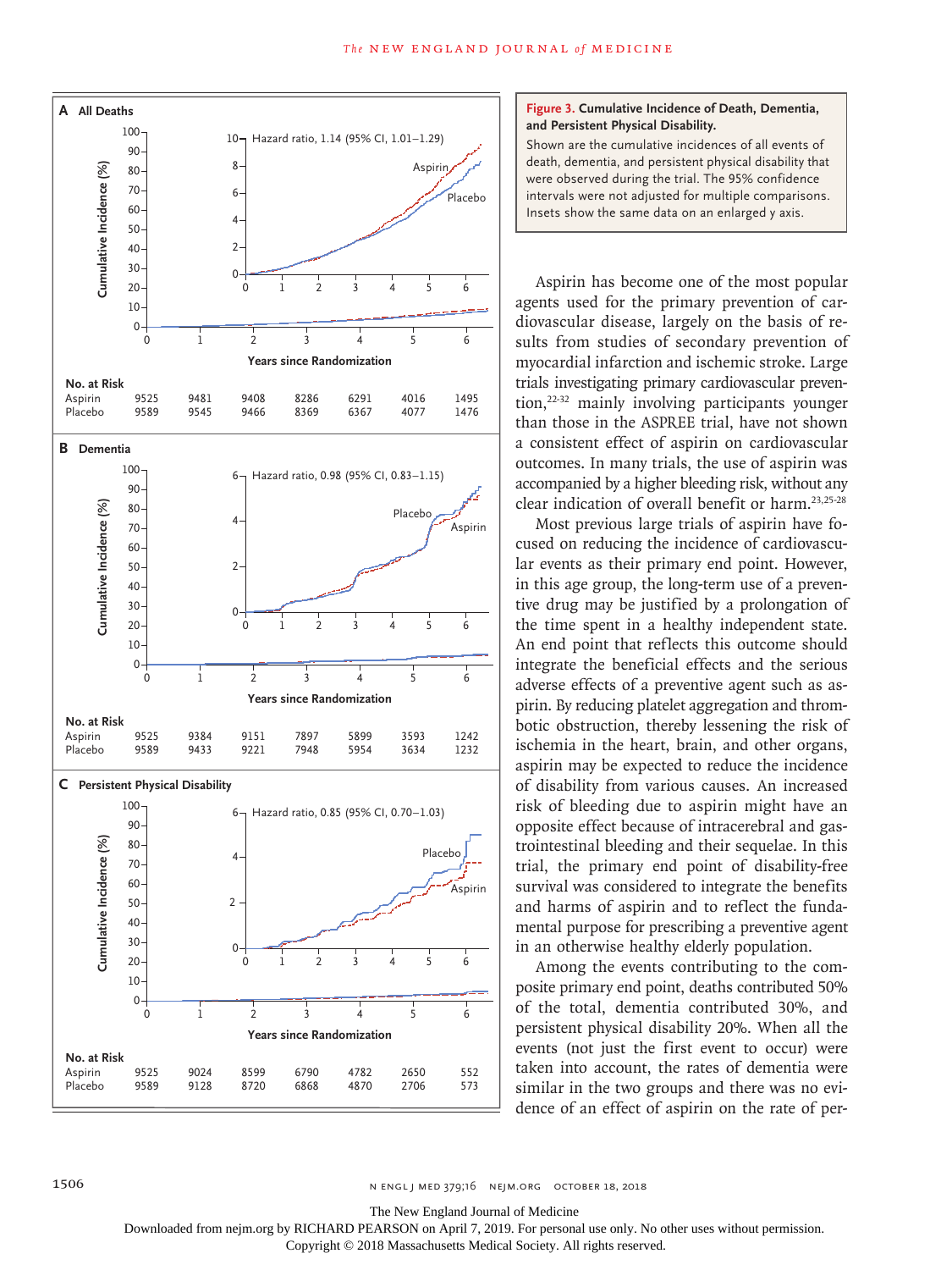sistent physical disability. The difference in the rates of death from any cause between the two groups could be a chance finding, and previous primary prevention trials have not shown significantly higher risks of death from any cause with aspirin than with placebo or with no treatment. However, given the concern about potential harm that has been associated with aspirin use in the population enrolled in this trial, we investigated specific causes of death in separate articles, which are now published in the *Journal*. 19,20 As in other trials, the incidence of major hemorrhage was higher in the aspirin group than in the placebo group and amounted to an additional 2.4 serious bleeding events per 1000 person-years of exposure.

With regard to the primary end point in this trial, the lack of effect of aspirin was consistent among all baseline subgroups except for frailty (see the Supplementary Appendix). The effect of frailty is unclear owing to the inconsistent directions of the aspirin effect across the three frailty categories.

Despite the challenges of maintaining participation by older persons in a long-term clinical trial, a relatively high level of adherence to the randomly assigned intervention was maintained and was similar to that in other prevention studies of aspirin.25,28,29 The limitations of our trial include the relatively short duration of the intervention, which may be important for detecting an effect of aspirin on conditions such as Alzheimer's disease $33,34$  and cancer,<sup>5</sup> which have long latencies between their biologic substrates and clinical presentation. The trial results also do not rule out a favorable effect of aspirin if its administration had been commenced at an earlier age or continued for a longer period of time.

Interpretation of the trial results should take into account the low proportion of participants who had been regularly taking low-dose aspirin before entering the trial. This trial did not directly address the question of whether healthy older persons who have been using aspirin for primary prevention should continue or discontinue its use.

In conclusion, these results of the ASPREE trial indicate that, over a median follow-up of 4.7 years, the use of low-dose aspirin in persons 70 years of age or older who did not have cardiovascular disease did not prolong disability-free survival in a predominantly white population.

A data sharing statement provided by the authors is available with the full text of this article at NEJM.org.

Supported by a grant (U01AG029824) from the National Institute on Aging and the National Cancer Institute at the National Institutes of Health, by grants (334047 and 1127060) from the National Health and Medical Research Council of Australia, and by Monash University and the Victorian Cancer Agency.

Dr. Nelson reports receiving travel support from Bayer and fees for serving on an advisory board from Sanofi; Dr. Shah, receiving fees for serving as site subinvestigator for a clinical trial, paid to his institution, from Eli Lilly, Lundbeck, and Novartis Pharmaceuticals and fees for serving as site investigator for a clinical trial, paid to his institution, from Genentech, Merck, Navidea Biopharmaceuticals, and Takeda Development Center Americas; Dr. Tonkin, receiving grant support, lecture fees, and fees for serving on an advisory board from Bayer and lecture fees from Amgen and Pfizer; and Dr. Donnan, serving on advisory panels for AstraZeneca, Bayer, Boehringer Ingelheim, Merck Sharpe & Dohme, Pfizer, and Servier. No other potential conflict of interest relevant to this article was reported.

Disclosure forms provided by the authors are available with the full text of this article at NEJM.org.

We thank members of the National Institute on Aging, the National Cancer Institute, and the data and safety monitoring board and Dalane Kitzman M.D., for comments on an earlier version of the manuscript; the trial staff in Australia and the United States; the staff of the Data Linkage Unit at the Australian Institute of Health and Welfare for undertaking the data linkage to the National Death Index in Australia; the participants who volunteered for this trial; and the general practitioners and staff of the medical clinics who cared for the participants.

#### **Appendix**

The authors' affiliations are as follows: the Department of Epidemiology and Preventive Medicine, Monash University (J.J.M., R.L.W., M.R.N., C.M.R., R.W., E.S., J.E.L., A.M.T., S.M.F., S.G.O., R.E.T., C.I.J., J.R.), the Walter and Eliza Hall Institute of Medical Research (P.G.), and the Baker Heart and Diabetes Institute (C.I.J.), Melbourne, and the Florey Institute of Neuroscience and Mental Health, University of Melbourne, Parkville (G.A.D.), VIC, Menzies Institute for Medical Research, University of Tasmania, Hobart (M.R.N.), the School of Public Health, Curtin University (C.M.R.), and the School of Medicine, Royal Perth Hospital, University of Western Australia (L.J.B.), Perth, the College of Medicine, Biology, and Environment, Australian National University, Canberra, ACT (W.P.A.), and Discipline of General Practice, University of Adelaide, Adelaide, SA (N.S.) — all in Australia; Berman Center for Outcomes and Clinical Research, Hennepin Healthcare Research Institute, Hennepin Healthcare (B.K., R.G., A.M.M.), HealthPartners Institute (K.L.M.), and the

The New England Journal of Medicine

Downloaded from nejm.org by RICHARD PEARSON on April 7, 2019. For personal use only. No other uses without permission.

The authors' full names and academic degrees are as follows: John J. McNeil, M.B., B.S., Ph.D., Robyn L. Woods, Ph.D., Mark R. Nelson, M.B., B.S., Ph.D., Christopher M. Reid, Ph.D., M.P.H., Brenda Kirpach, C.C.R.A., Rory Wolfe, Ph.D., Elsdon Storey, M.B., B.S., D.Phil., Raj C. Shah, M.D., Jessica E. Lockery, M.B., B.S., Andrew M. Tonkin, M.B., B.S., M.D., Anne B. Newman, M.D., M.P.H., Jeff D. Williamson, M.D., M.H.S., Karen L. Margolis, M.D., M.P.H., Michael E. Ernst, Pharm.D., Walter P. Abhayaratna, M.B., B.S., Ph.D., Nigel Stocks, M.B., B.S., M.D., Sharyn M. Fitzgerald, Ph.D., M.P.H., Suzanne G. Orchard, Ph.D., Ruth E. Trevaks, Ph.D., Lawrence J. Beilin, M.D., Geoffrey A. Donnan, M.B., B.S., M.D., Peter Gibbs, M.B., B.S., M.D., Colin I. Johnston, M.B., B.S., M.D., Joanne Ryan, Ph.D., M.Biostat., Barbara Radziszewska, Ph.D., M.P.H., Richard Grimm, M.D., Ph.D., M.P.H., and Anne M. Murray, M.D.